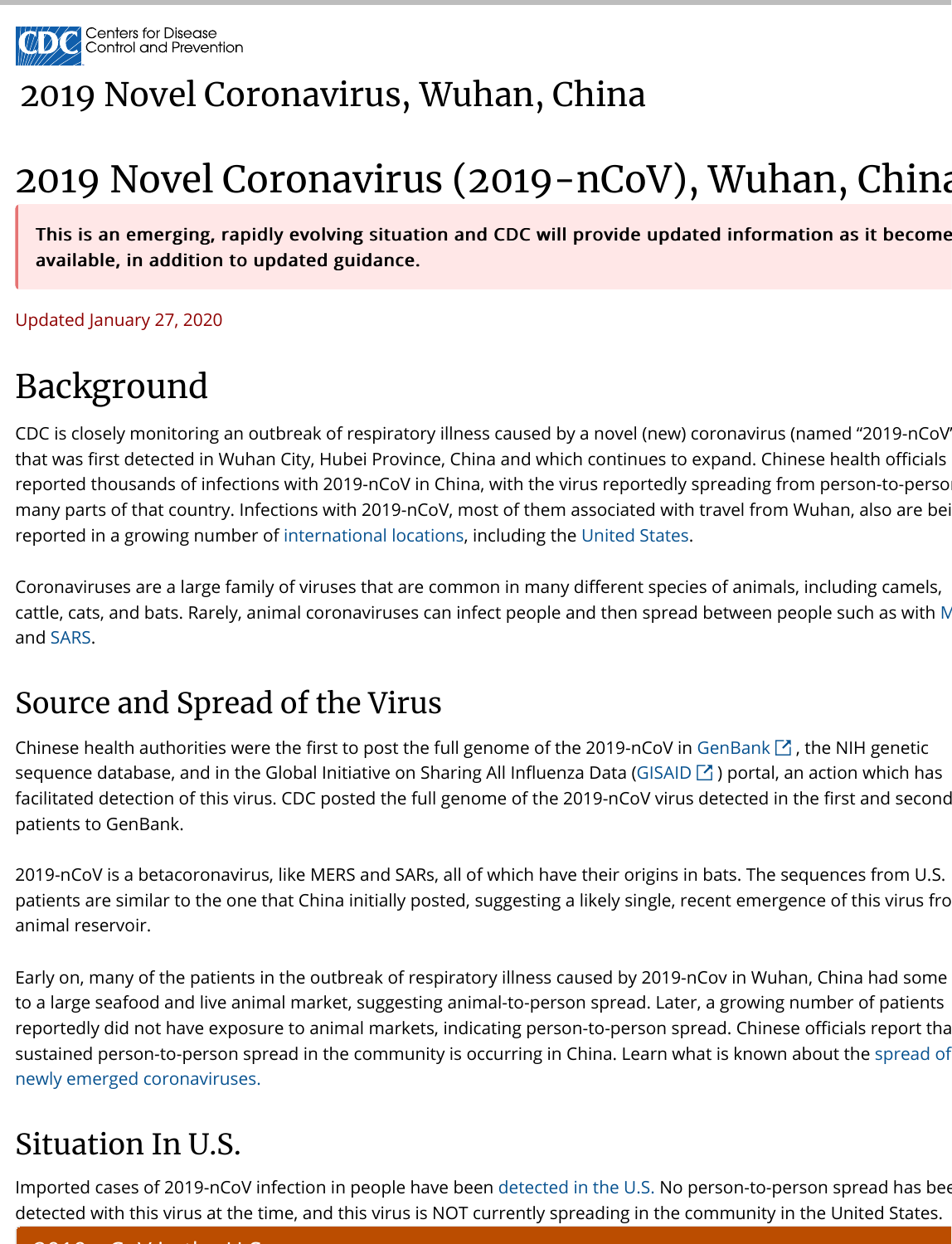### Confirmed 201[9-nCoV Cases Globally](https://www.cdc.gov/coronavirus/2019-ncov/cases-in-us.html)



#### View larger image and see a list of locations

### Illness Severity

Both MERS and SARS have been known to cause severe illness in people. Th 2019-nCoV is still not fully clear. Reported illnesses have ranged from infect people being severely ill and dying. Learn more about the symptoms association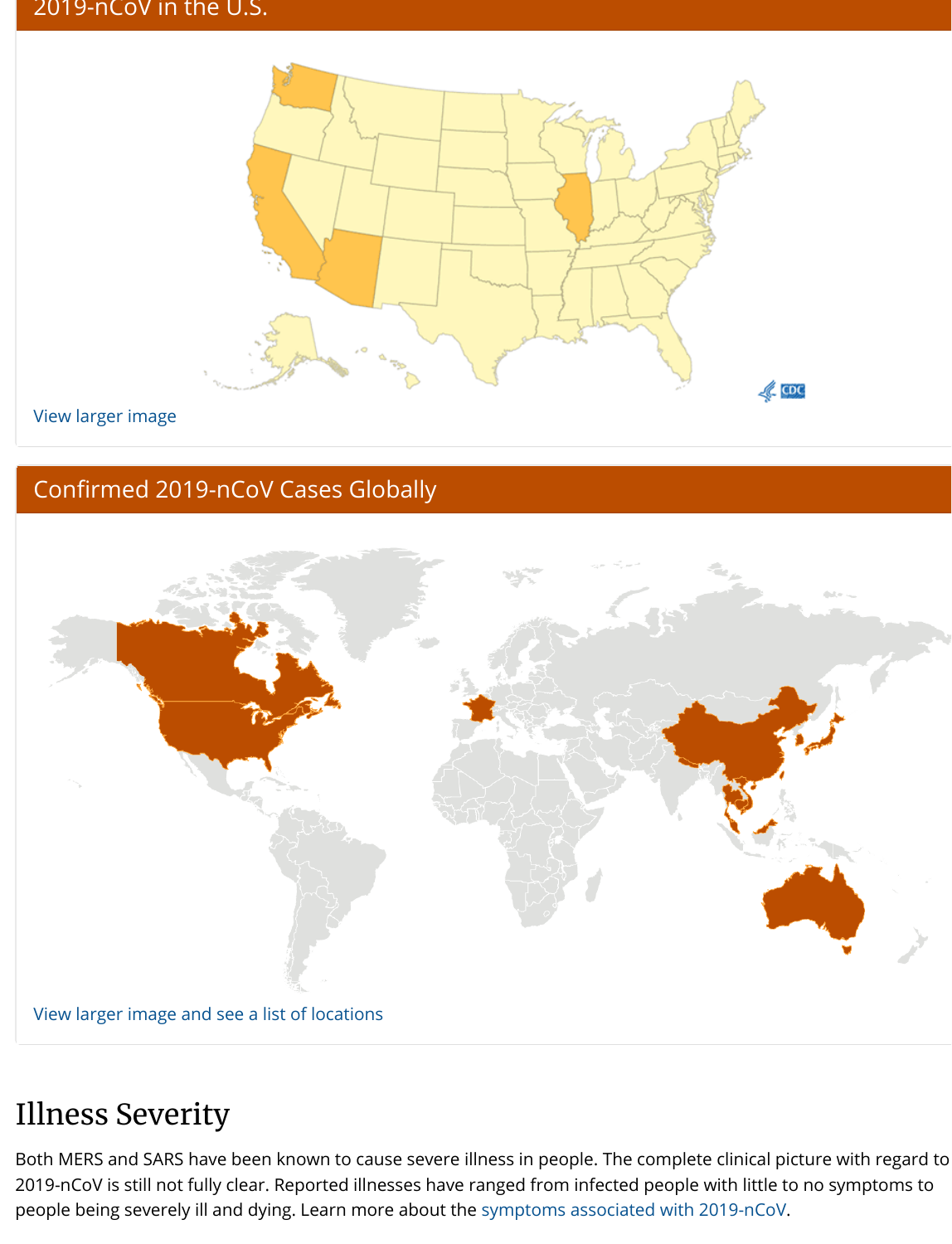# What to Expect

More cases are likely to be identified in the coming days, including more cas occurred previously with MERS and SARS, it's likely that person-to-person sp

## CDC Response

- CDC is closely monitoring this situation and is working with WHO and state and state and public and partners to  $P$ respond to this emerging public health threat.
- The goal of the ongoing U.S. public health response is to contain this o 2019-nCov in this country.
- CDC established a 2019-nCoV Incident Management Structure on Janua activated its Emergency Response System to better provide ongoing su
- On January 27, 2020 CDC issued updated travel guidance for China, redoming that that that that that that that t  $\bullet$ nonessential travel to all of the country (Level 3 Travel Health Notice).
- CDC is monitoring for illness among travelers and providing education United States from China at 20 U.S. airports with quarantine stations in
- CDC issued an updated interim Health Alert Notice (HAN) Advisory to in health care providers about this outbreak on January 17, 2020.
- CDC has deployed multidisciplinary teams to Washington, Illinois, California, and Arian, and Arian departments with clinical management, contact tracing, and communic
- CDC has developed a real time Reverse Transcription-Polymerase Chai 2019-nCoV in respiratory and serum samples from clinical specimens. assay protocol for this test. Currently, testing for this virus must take p weeks, CDC will share these tests with domestic and international part Reagent Resource  $\Box$ .
- CDC uploaded the entire genome of the virus from the first and second GenBank.